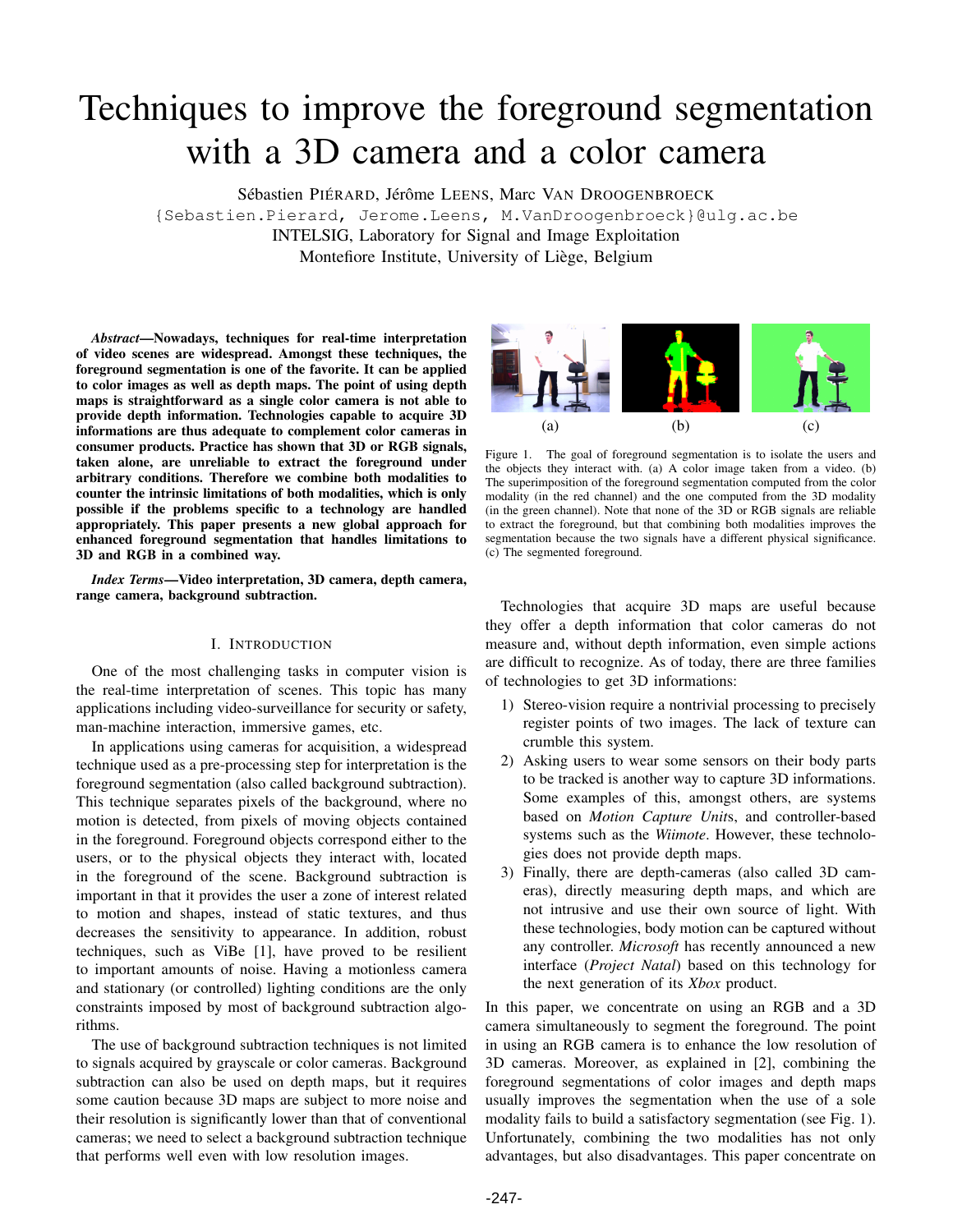

Figure 2. A 3D camera (by PMD Technologies). Two arrays of infrared LEDs are located on both sides of the sensor.

explaining these disadvantages and presenting algorithms to solve them.

This paper is organized as follows. Our experimental setup and the image registration process are described in Section II. The main principles of the depth camera technology that we use, and the related drawbacks are presented in Section III. Section IV describes the foreground segmentation for the color and depth modalities, and how to combine the segmentation maps. Section V explains the drawbacks proper to each modality and how the other channel permits to solve the respective issues. Section VI concludes the paper.

# II. IMAGE ACQUISITION AND REGISTRATION

# *A. Our experimental setup*

We use an RGB camera and a 3D camera attached on both side of a horizontal plane surface. Both cameras are equipped with identical lenses, but their fields of view are different. They are as close as possible to each other, to reduce occlusion problems. All the discussions of this paper relate to the use of indoor PMD (Photonic Mixer Device) cameras. The device we used is a *PMD[vision]19k* (Fig. 2) , which acquires lowresolution depth maps  $(160 \times 120)$  pixels). Such a camera illuminates the scene with its own infrared light source, and can thus operate in a total darkness. Nevertheless, we use visible lighting to fulfill the requirements of the RGB modality.

## *B. Image registration*

Because the two modalities are acquired with different sensors, a registration of the two images is required to combine the foreground segmentations.

The major difficulty for registration is that it depends on the content of the scene. Ideally, one would have a dynamic mapping between the PMD and the RGB cameras based on the depth map. Although the calibration of cameras is a classical problem in computer vision, the calibration of the PMD camera is much more complicated than the calibration of the RGB camera, because of its low resolution. Therefore, we want to skip a calibration process, and we have chosen to establish a direct transform, which is based on three assumptions:

- 1) the two cameras follow the pinhole model;
- 2) the optical axes are parallel;
- 3) the depth difference between the two optical centers is negligible compared with the scene depth.

These assumptions lead to the following mapping between the PMD pixel  $(u, v)$  and the RGB pixel  $(u', v')$ :

$$
z(u, v) = d(u, v) \left(1 + (Au + B)^2 + (Cv + D)^2\right)^{-1/2}
$$

$$
u'(u, v) = Eu + Fv + G + H z^{-1}(u, v)
$$



RGB values Distance  $d$  Amplitude  $A$  Intensity I

Figure 3. A color image and the 3 channels provided by a 3D camera.

$$
v'(u, v) = Iu + Jv + K + L z^{-1}(u, v)
$$

The capital letters stand for constants,  $z$  is the depth and  $d$ is the measured distance (the proof of this new result is not given here). The main drawback of this dynamic mapping is the influence of the  $d$  channel, which is noisy. Our experiments showed that a spatial gaussian filtering of the channel  $d$  with  $\sigma > 2$  pixels is necessary.

Note that the objective of this transform is to align the foregrounds of the 3D and RGB channels. The advantage of our transform is that the background has no impact on the segmentation of the foreground so that we can concentrate on the foreground only. Assuming that only one user is present in the scene and that this user stands at a distance of at least 2 meters, it is reasonable to assume further that his distance to the camera is unique (this assumption is made for the mapping only!). In this case, it is possible to use a static mapping (an affine transformation) instead of a dynamic mapping. To minimize the registration distance error, in the least-squares sense, the depth z used for determining the affine transformation coefficients is the harmonic mean of the depths over the foreground.

## III. PMD CAMERAS AND THEIR DRAWBACKS

PMD cameras illuminate the scene with their own amplitude modulated infrared light source. The sensors provide three channels per pixel :

- 1) the *distance* d is proportional to the phase shift between the emitted signal and the received one.  $d$  is an estimation of the distance between the camera and the corresponding point of the scene;
- 2) the *amplitude* A is proportional to the amplitude of the alternating component (AC) of the received signal. It measures the strength of the signal used to compute d. It is thus an indicator about the accuracy of the distance estimation;
- 3) and the *intensity* I is proportional to the direct component (DC) of the received signal. It reveals the luminance of the scene.

The three channels given by a PMD camera are imprecise (see Fig. 3). The channel  $d$  is not reliable for many reasons, some of them being that:

- $\bullet$  d is corrupted by a lot of noise and is neither an accurate nor a precise distance estimator;
- $\bullet$  d depends on the orientation and surface of the reflecting materials;
- the distance estimation is biased if the object is too close to the camera (saturation of the sensor) or if it is too far from the camera (ambiguity after 7.5 m for a 20 MHz modulation);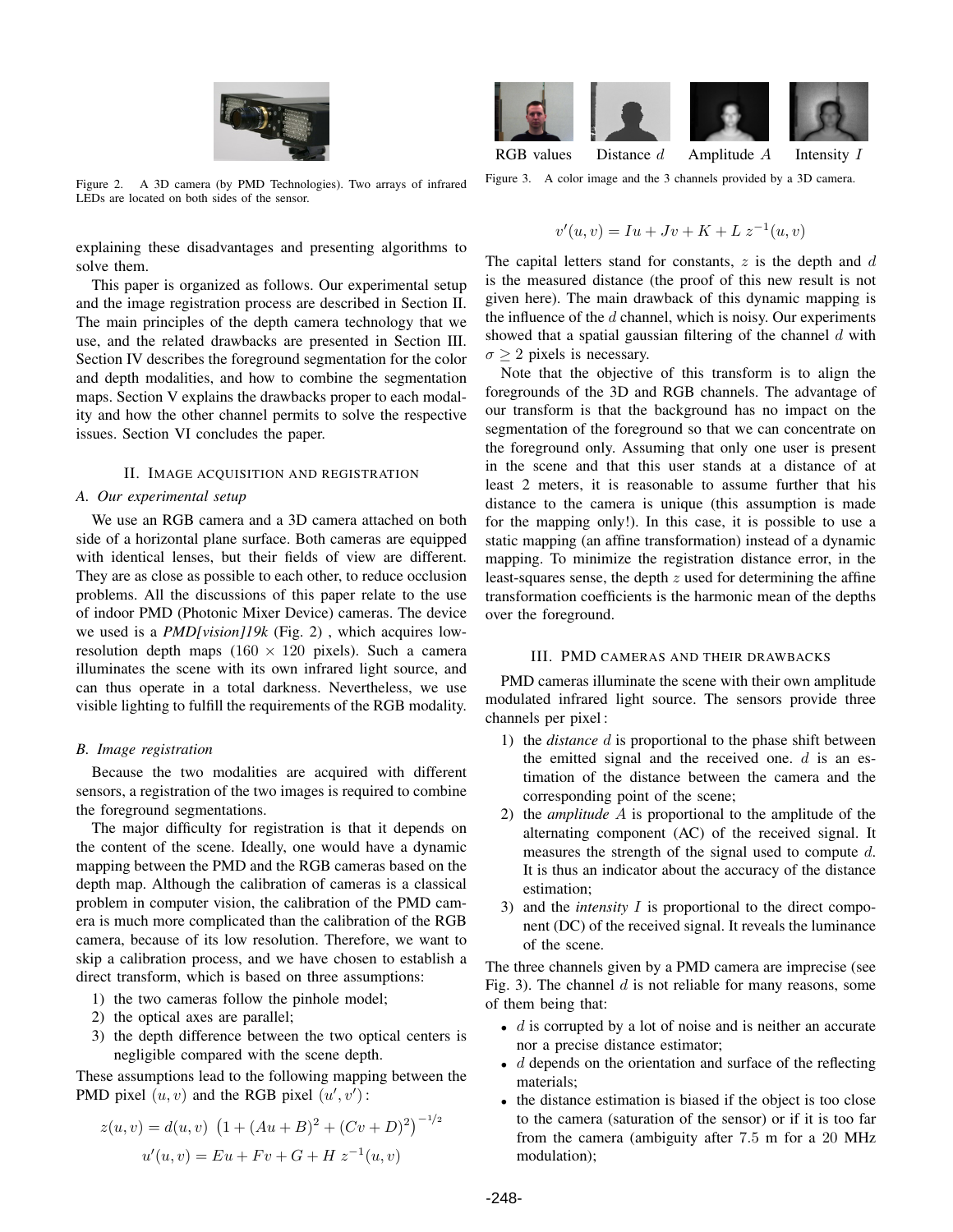• because of persistence effects, when a fast movement occurs, a trail can be observed on the three channels of the PMD camera. If the observed person moves quickly, it will appear twice in the images, in its starting position, and in its ending position.

The A and I channels have similar limitations (saturation for close objects, measures related to physical properties of the observed objects, persistence effect between successive frames), and a shadow effect originating from the lateral position of the infrared sources (see Fig. 2).

Some authors [3] have tried to extract more reliable informations out of the three channels provided by the camera. The three channels are correlated : they are all affected by the properties of the observed surfaces, and all of them depend on the nominal distance (the power attenuation of A and I depends on the nominal distance). However, correcting the values of the channels provided by the PMD camera is impossible in uncontrolled scenes, because both the channels A and I depend on unknown properties of the scenes.

#### IV. FOREGROUND SEGMENTATION

We now describe how to build a segmentation map for each modality. We also enumerate the various kinds of errors affecting the segmentations. Those ones are classified in accordance with their effects on the pixel classification:

1) pixels that are erroneously classified in the foreground;

2) and pixels that are erroneously put in the background.

Combining the two modalities enable us to compensate for the second class. On the other hand, our combination algorithm has drawbacks: the errors of the first class are cumulative. This section explains how to get around these errors.

#### *A. Background subtraction on color images*

Color cameras usually have a high resolution, compared to 3D cameras. This results in high precision silhouettes. ViBe is applied on the luminance (Y channel) to build the *yforeground*. A morphological opening is used to remove noise. An alternative would be to apply ViBe on the three RGB channels, and to combine the segmentation maps to build an *rgb-foreground*. However, the improvements do not justify the computational overhead.

With this modality, some pixels could be erroneously classified in the foreground: (i) if the lighting conditions are not stationary; (ii) if there are shadows; (iii) if the camera is moving; or (iv) if the background is not static.

Other pixels could also be misclassified in the background: (i) if the colors of the users match those of the background ; or (ii) if the lighting conditions are too low.

#### *B. Background subtraction on depth maps*

ViBe is simultaneously applied to the three channels given by the PMD camera. The three resulting segmentation maps are then combined to build the *pmd-foreground*. A pixel belongs to the *pmd-foreground* if it belongs to one segmentation map at least. The *pmd-foreground* is filtered by a morphological opening to remove noise. Filling holes in the connected components is also possible.

With this modality, some pixels could be erroneously classified in the foreground : (i) if there is a fast movement, because of persistence effects ; (ii) if the observed object is near to the camera and the background is far enough, because of shadows ; (iii) if the camera is moving ; or (iv) if the background is not static.

Some pixels could also be misclassified in the background : (i) if the user stands at the same distance from the camera than the background ; (ii) if the background is located at more than 7.5 m from the camera ; (iii) if the foreground is too close from the camera, because of saturation ; or (iv) if there are materials absorbing infrared.

### *C. Combining the two modalities*

For indoor applications, it is quite easy to avoid a lot of errors by taking care of the lighting conditions, avoiding dynamic backgrounds, and ensuring that the distance between the cameras and the background does not overstep 7.5 m.

However, even if those sources of error are avoided, the 3D or RGB signals, taken alone, remain unreliable to extract the foreground under arbitrary conditions. The combination of both cameras allows to avoid the intrinsic limitations of both modalities, only if one solves some problems proper to these technologies, like the persistence of motion in PMD signals. Our algorithm incorporates answers to these problems to correct the foreground map.

Our combination algorithm basically consists in assigning the class "foreground" to a pixel if it stands in the *pmdforeground* or in the *y-foreground*. The global segmentation map has the size of an RGB image. The mapping step described in Section II-B is used to superimpose the *pmdforeground* on the *y-foreground*. A linear interpolation is used to increase the resolution.

As explained in Leens *et al.* [2], we hope that the problem of misclassified pixels in the background will be annihilated by combining the two modalities. Circumstances in which the user stands at the same distance from the camera than the background, and its colors match those of the background, are exceptional.

The issue of pixels misclassified in the foreground due to shadows in the RGB images has already been discussed in the literature [4], and will not be detailed by this paper. The following section explains how the algorithm can be modified to avoid the pixels erroneously classified in the foreground due to persistence effects and infrared shadows.

# V. TOWARDS AN ENHANCED COMBINATION OF DEPTH AND COLOR MODALITIES

## *A. Solution to the infrared shadows issue*

Because the infrared emitters are located on the left and on the right of the sensor, the infrared shadows are always on the left and on the right of the foreground objects. Let  $z_{FG}$  be the depth of the foreground,  $z_{BG}$  the depth of the background, and  $\omega$  a constant. The width of the shadows is given by:

$$
\omega \left( \frac{1}{z_{FG}} - \frac{1}{z_{BG}} \right)
$$